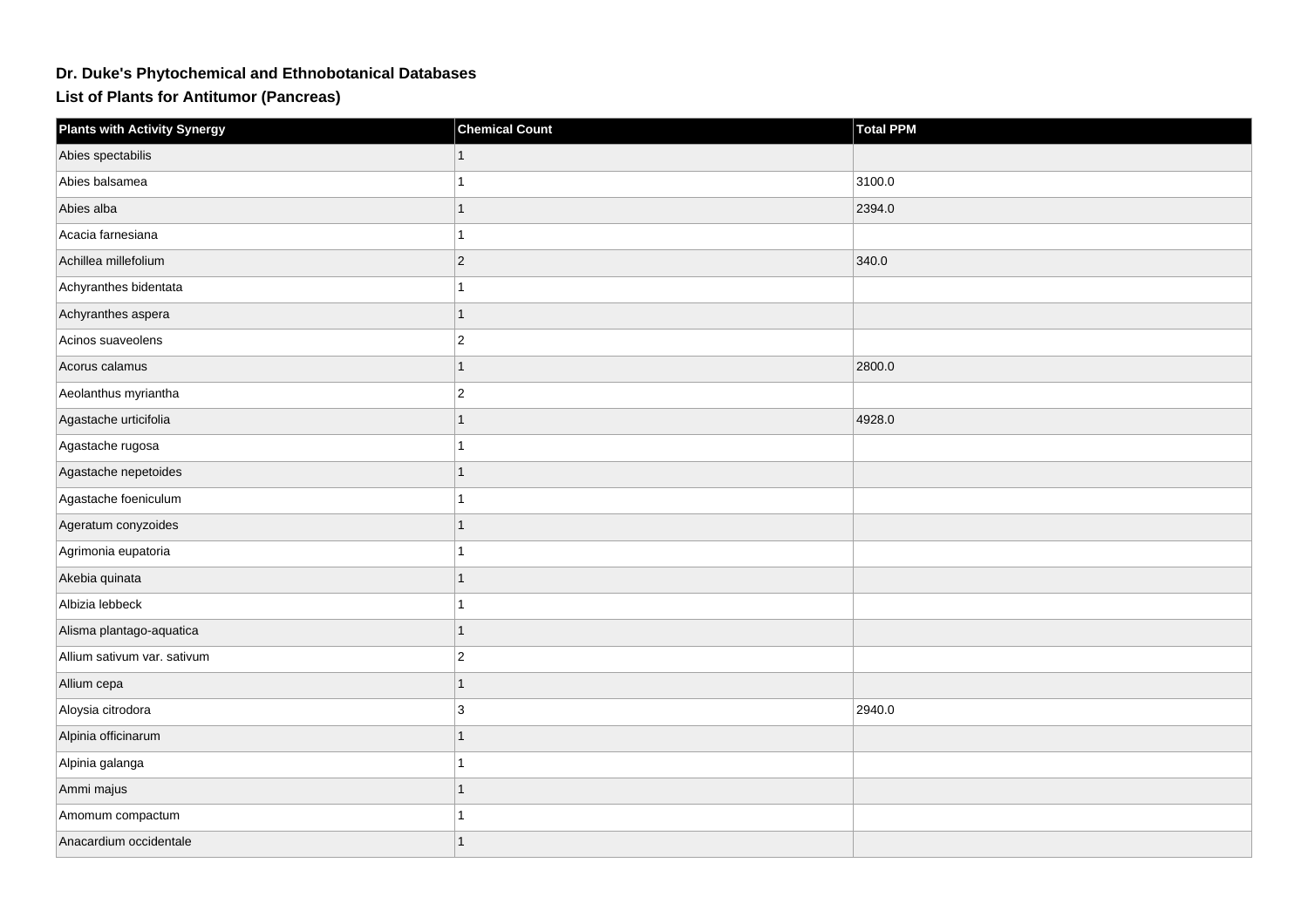| <b>Plants with Activity Synergy</b> | <b>Chemical Count</b>   | Total PPM |
|-------------------------------------|-------------------------|-----------|
| Anethum graveolens                  | $\overline{2}$          | 308.0     |
| Angelica archangelica               | $\overline{1}$          | 2640.0    |
| Anisochilus carnosus                | 1                       |           |
| Annona squamosa                     | $\mathbf{1}$            |           |
| Apium graveolens                    | $\overline{\mathbf{c}}$ | 1438000.0 |
| Apocynum cannabinum                 | 1                       |           |
| Arctostaphylos uva-ursi             | 1                       |           |
| Armoracia rusticana                 | $\overline{1}$          |           |
| Arnica montana                      | 1                       |           |
| Artemisia dracunculus               | 3                       |           |
| Artemisia annua                     | 4                       |           |
| Asarum canadense                    | $\overline{c}$          |           |
| Asiasarum sieboldii                 | 1                       |           |
| Asimina triloba                     | $\overline{c}$          | 3.706     |
| Aspalathus linearis                 | $\overline{1}$          |           |
| Avena sativa                        | $\overline{1}$          |           |
| Baptisia tinctoria                  | 1                       |           |
| Boswellia serrata                   | $\overline{1}$          |           |
| Boswellia sacra                     | $\overline{1}$          |           |
| Bursera delpechiana                 | $\overline{c}$          | 3120.0    |
| Calamintha nepeta                   | $\overline{ }$          |           |
| Calendula officinalis               | $\mathbf{1}$            |           |
| Callicarpa americana                | 1                       |           |
| Camellia sinensis                   | $\overline{2}$          | 7492.0    |
| Cananga odorata                     | 1                       |           |
| Capsicum frutescens                 | 1                       |           |
| Capsicum annuum                     | $\overline{2}$          |           |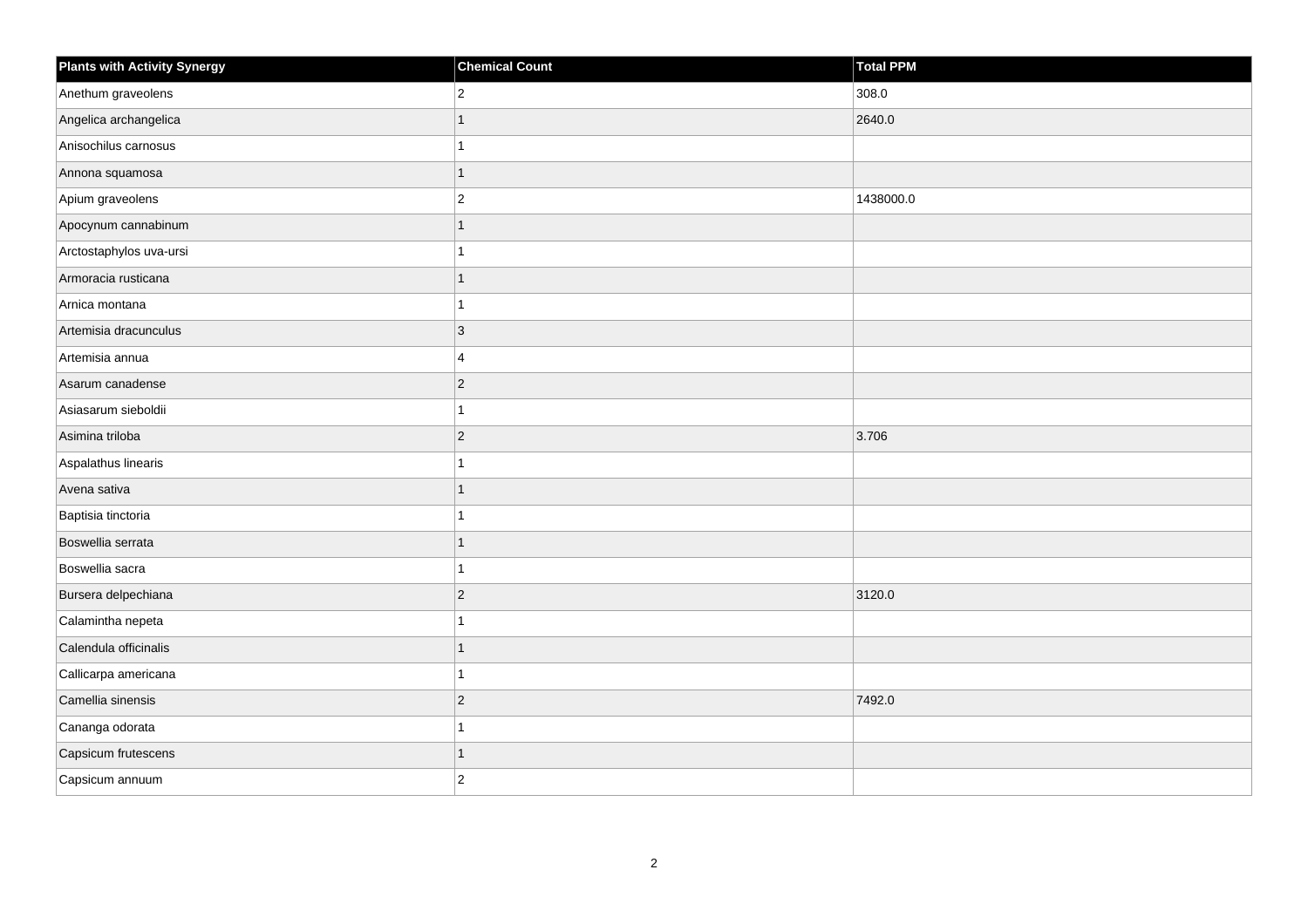| <b>Plants with Activity Synergy</b> | <b>Chemical Count</b>   | Total PPM |
|-------------------------------------|-------------------------|-----------|
| Carthamus tinctorius                | 1                       | 0.04      |
| Carum carvi                         | $\overline{2}$          | 62670.0   |
| Catharanthus roseus                 | 1                       |           |
| Centaurea cyanus                    | 1                       |           |
| Centaurium erythraea                | 1                       |           |
| Centella asiatica                   | $\overline{\mathbf{c}}$ |           |
| Chamaemelum nobile                  | $\vert$ 2               |           |
| Chenopodium quinoa                  | 1                       |           |
| Chenopodium ambrosioides            | $\vert$ 2               |           |
| Chenopodium album                   | 1                       |           |
| Chimaphila umbellata                | 1                       |           |
| Chrysanthemum x morifolium          | 1                       |           |
| Chrysanthemum parthenium            | 1                       |           |
| Chrysanthemum balsamita             | 1                       |           |
| Cinnamomum verum                    | $\vert$ 2               | 416.0     |
| Cinnamomum camphora                 | $\vert$ 2               | 240.0     |
| Cinnamomum aromaticum               | 1                       |           |
| Cistus ladaniferus                  | $\overline{c}$          | 4760.0    |
| Citrullus lanatus                   | $\mathbf{1}$            |           |
| Citrullus colocynthis               | $\overline{c}$          |           |
| Citrus sinensis                     | $\vert$ 2               | 20007.0   |
| Citrus reticulata                   | $\vert$ 2               | 18804.1   |
| Citrus paradisi                     | $\overline{c}$          |           |
| Citrus mitis                        | 1                       |           |
| Citrus limon                        | $ 3\rangle$             |           |
| Citrus aurantium                    | $\overline{\mathbf{c}}$ | 16920.0   |
| Citrus aurantiifolia                |                         | 15000.0   |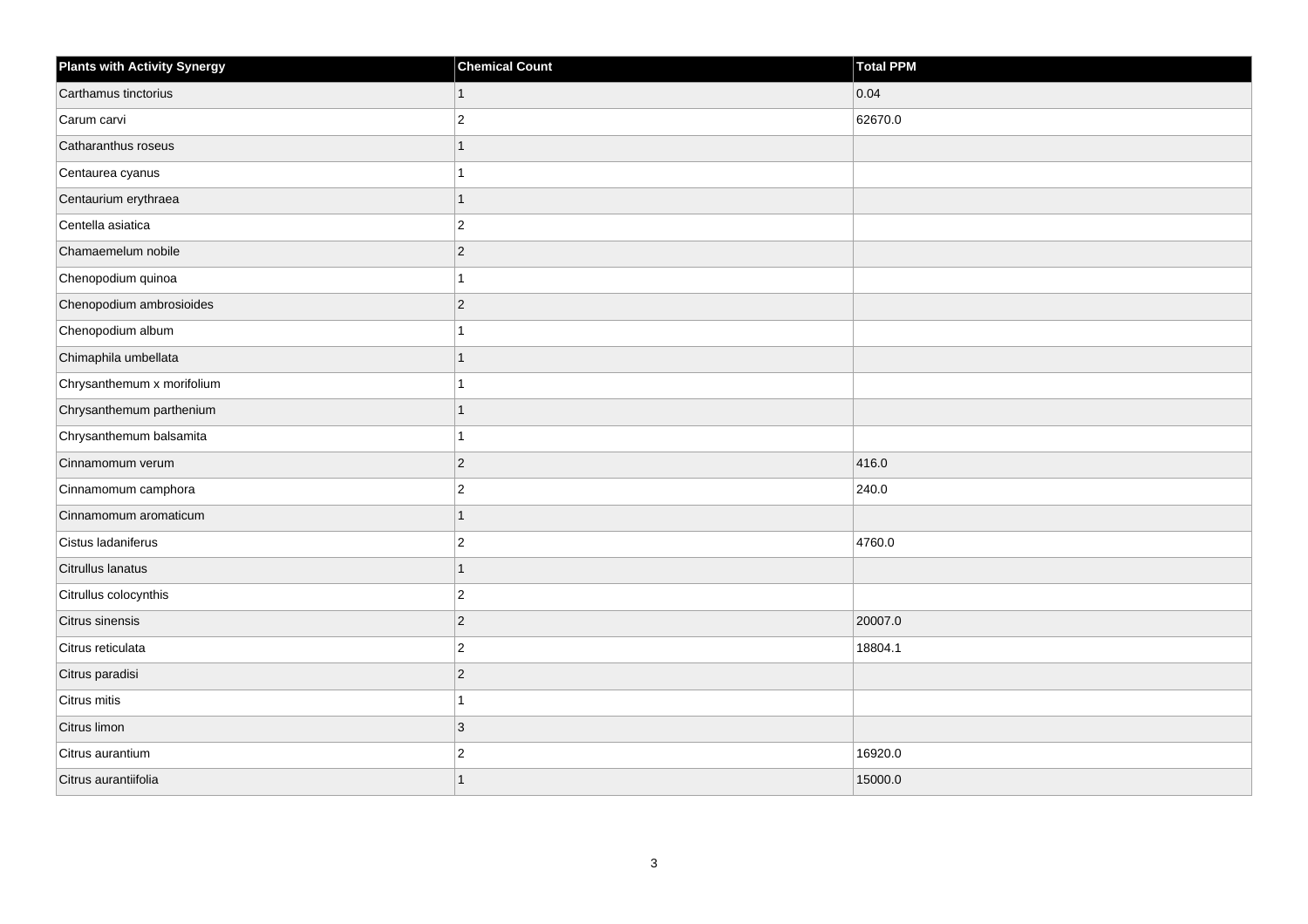| <b>Plants with Activity Synergy</b> | <b>Chemical Count</b> | Total PPM |
|-------------------------------------|-----------------------|-----------|
| Cleonia lusitanica                  |                       |           |
| Cnicus benedictus                   | $\overline{2}$        |           |
| Cocos nucifera                      |                       |           |
| Collinsonia canadensis              |                       |           |
| Commiphora myrrha                   |                       |           |
| Coriandrum sativum                  | $\overline{2}$        | 3360.0    |
| Coridothymus capitatus              |                       |           |
| Cornus officinalis                  |                       |           |
| Crataegus rhipidophylla             |                       |           |
| Crataegus monogyna                  | $\overline{2}$        |           |
| Crataegus laevigata                 | $\overline{2}$        |           |
| Crocus sativus                      | 3                     |           |
| Cuminum cyminum                     | $\overline{a}$        | 1392.0    |
| Cunila origanoides                  | 1                     | 280.0     |
| Curcuma longa                       |                       |           |
| Cuscuta reflexa                     | 1                     |           |
| Cymbopogon winterianus              |                       | 6300.0    |
| Cymbopogon parkeri                  | $\overline{2}$        | 16216.0   |
| Cymbopogon nardus                   | 1                     | 9588.0    |
| Cymbopogon martinii                 | $\overline{3}$        | 14000.0   |
| Cymbopogon flexuosus                | $\overline{c}$        | 5000.0    |
| Cymbopogon citratus                 | $\overline{3}$        | 72.0      |
| Cynara cardunculus                  |                       |           |
| Cyperus rotundus                    |                       |           |
| Cytisus scoparius                   |                       |           |
| Daemonorops draco                   |                       |           |
| Daphne genkwa                       |                       |           |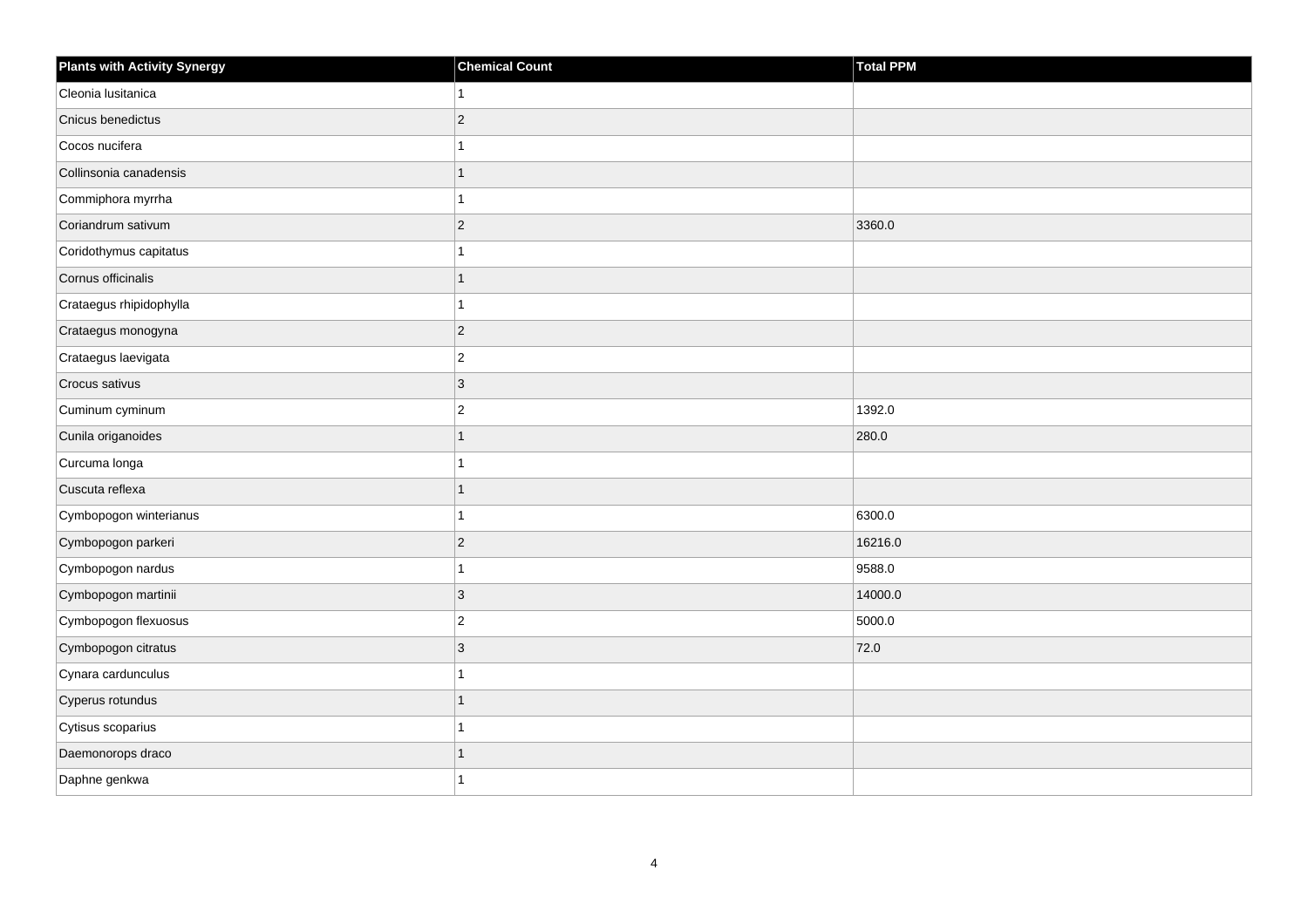| <b>Plants with Activity Synergy</b> | <b>Chemical Count</b>   | <b>Total PPM</b> |
|-------------------------------------|-------------------------|------------------|
| Daucus carota                       | 3                       | 35832.0          |
| Dictamnus hispanicus                |                         |                  |
| Dictamnus albus                     | $\overline{1}$          |                  |
| Digitalis purpurea                  | 1                       |                  |
| Digitalis lanata                    | 1                       |                  |
| Dracocephalum thymiflora            | 1                       | 20.0             |
| Echinacea spp                       | $\overline{c}$          |                  |
| Echinacea angustifolia              |                         |                  |
| Elaeagnus pungens                   | $\overline{1}$          |                  |
| Elaeagnus angustifolia              | 1                       |                  |
| Elettaria cardamomum                | $\overline{c}$          | 19242.0          |
| Eleutherococcus senticosus          | 1                       |                  |
| Elsholtzia polystachya              | $\overline{c}$          |                  |
| Elsholtzia nipponica                | $\overline{\mathbf{c}}$ |                  |
| Elsholtzia eriostachya              | $\overline{c}$          |                  |
| Elsholtzia densa                    | 1                       |                  |
| Elsholtzia blanda                   | $\overline{c}$          |                  |
| Ephedra sinica                      | 1                       |                  |
| Equisetum arvense                   | $\overline{1}$          |                  |
| Eriobotrya japonica                 | 1                       |                  |
| Eriodictyon californicum            | 1                       |                  |
| Eruca sativa                        | 1                       |                  |
| Eucalyptus viridis                  | $\overline{c}$          |                  |
| Eucalyptus tetraptera               | $\overline{c}$          |                  |
| Eucalyptus tereticornis             | $\overline{1}$          |                  |
| Eucalyptus stoatei                  | $\overline{c}$          |                  |
| Eucalyptus sparsa                   | $\overline{2}$          |                  |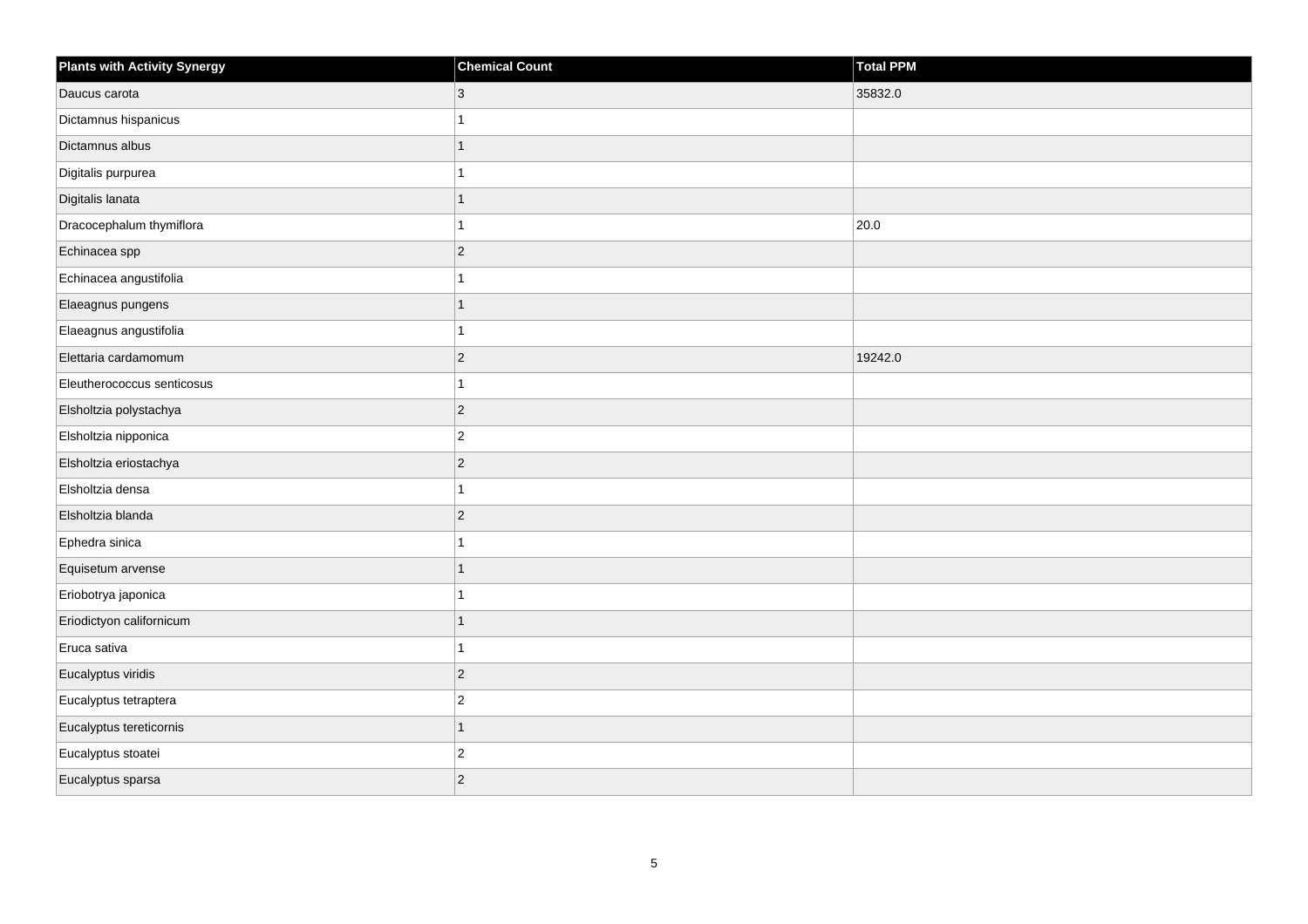| <b>Plants with Activity Synergy</b> | <b>Chemical Count</b> | Total PPM |
|-------------------------------------|-----------------------|-----------|
| Eucalyptus sideroxylon              | $\mathbf{1}$          |           |
| Eucalyptus siderophloia             | $\mathbf{1}$          |           |
| Eucalyptus saligna                  | $\mathbf{1}$          |           |
| Eucalyptus punctata                 | $\mathbf{1}$          |           |
| Eucalyptus porosa                   | $\mathbf 2$           |           |
| Eucalyptus populnea                 | $\mathbf 2$           |           |
| Eucalyptus polyanthemos             | $\mathbf{1}$          |           |
| Eucalyptus oviformis                | $\mathbf{1}$          |           |
| Eucalyptus odorata                  | $\mathbf 2$           |           |
| Eucalyptus ochrophloia              | $\vert$ 2             |           |
| Eucalyptus occidentalis             | $\mathbf{1}$          |           |
| Eucalyptus nova-anglica             | $\mathbf{1}$          |           |
| Eucalyptus moluccana                | $\mathbf{1}$          |           |
| Eucalyptus melliodora               | $\mathbf{1}$          |           |
| Eucalyptus melanophloia             | $\mathbf 2$           |           |
| Eucalyptus maideni                  | $\mathbf{1}$          |           |
| Eucalyptus maculata                 | $\mathbf{1}$          |           |
| Eucalyptus leucoxylon               | $\vert$ 2             |           |
| Eucalyptus largisparsa              | $\overline{c}$        |           |
| Eucalyptus lansdowneana             | $\overline{c}$        |           |
| Eucalyptus intertexta               | $\mathbf 2$           |           |
| Eucalyptus incrassata               | $\mathbf 2$           |           |
| Eucalyptus globulus                 | 3                     |           |
| Eucalyptus forrestiana              | $\vert$ 2             |           |
| Eucalyptus fasiculosa               | $\mathbf 2$           |           |
| Eucalyptus erythrandra              | $\mathbf 2$           |           |
| Eucalyptus dolichorhyncha           | $\overline{2}$        |           |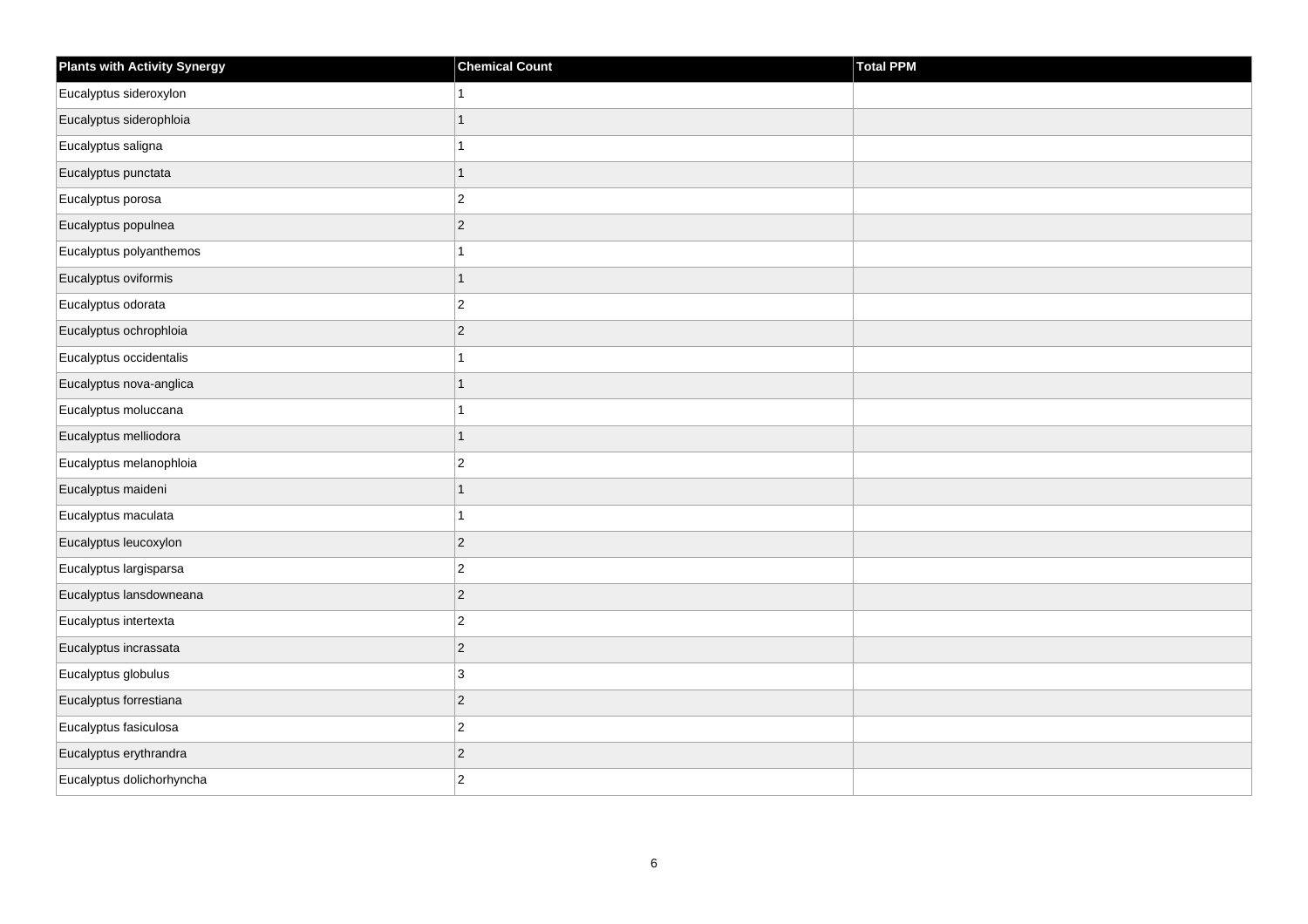| <b>Plants with Activity Synergy</b> | <b>Chemical Count</b> | Total PPM |
|-------------------------------------|-----------------------|-----------|
| Eucalyptus diversicolor             | $\mathbf{1}$          |           |
| Eucalyptus desquamata               | $\mathbf 2$           |           |
| Eucalyptus dealbata                 | $\mathbf{1}$          |           |
| Eucalyptus cuprea                   | $\overline{c}$        |           |
| Eucalyptus cladocalyx               | $\overline{1}$        |           |
| Eucalyptus citriodora               | $\mathbf 2$           | 4840.0    |
| Eucalyptus ceratocorys              | $\vert$ <sub>2</sub>  |           |
| Eucalyptus camaldulensis            | 1                     |           |
| Eucalyptus bridgesiana              | $\mathbf{1}$          |           |
| Eucalyptus brassiana                | $\mathbf{1}$          |           |
| Eucalyptus botryoides               | $\mathbf{1}$          |           |
| Eucalyptus bosistoana               | $\mathbf{1}$          |           |
| Eucalyptus blakelyi                 | $\mathbf{1}$          |           |
| Eucalyptus behriana                 | $\mathbf 2$           |           |
| Eucalyptus astringens               | $\mathbf{1}$          |           |
| Eucalyptus angulosa                 | $\overline{c}$        |           |
| Eucalyptus albens                   | $\mathbf{1}$          |           |
| Euodia rutaecarpa                   | $\mathbf{1}$          |           |
| Euphrasia officinalis               | $\mathbf{1}$          |           |
| Ferula gummosa                      | $\mathbf{1}$          |           |
| Ferula assa-foetida                 | $\mathbf{1}$          |           |
| Ficus carica                        | $\mathbf{1}$          |           |
| Foeniculum vulgare                  | $\overline{1}$        | 22440.0   |
| Forsythia suspensa                  | $\mathbf{1}$          |           |
| Ginkgo biloba                       | $\mathbf{1}$          |           |
| Glechoma hederacea                  | $\mathbf{3}$          | 732.0     |
| Glycyrrhiza glabra                  | $\overline{1}$        |           |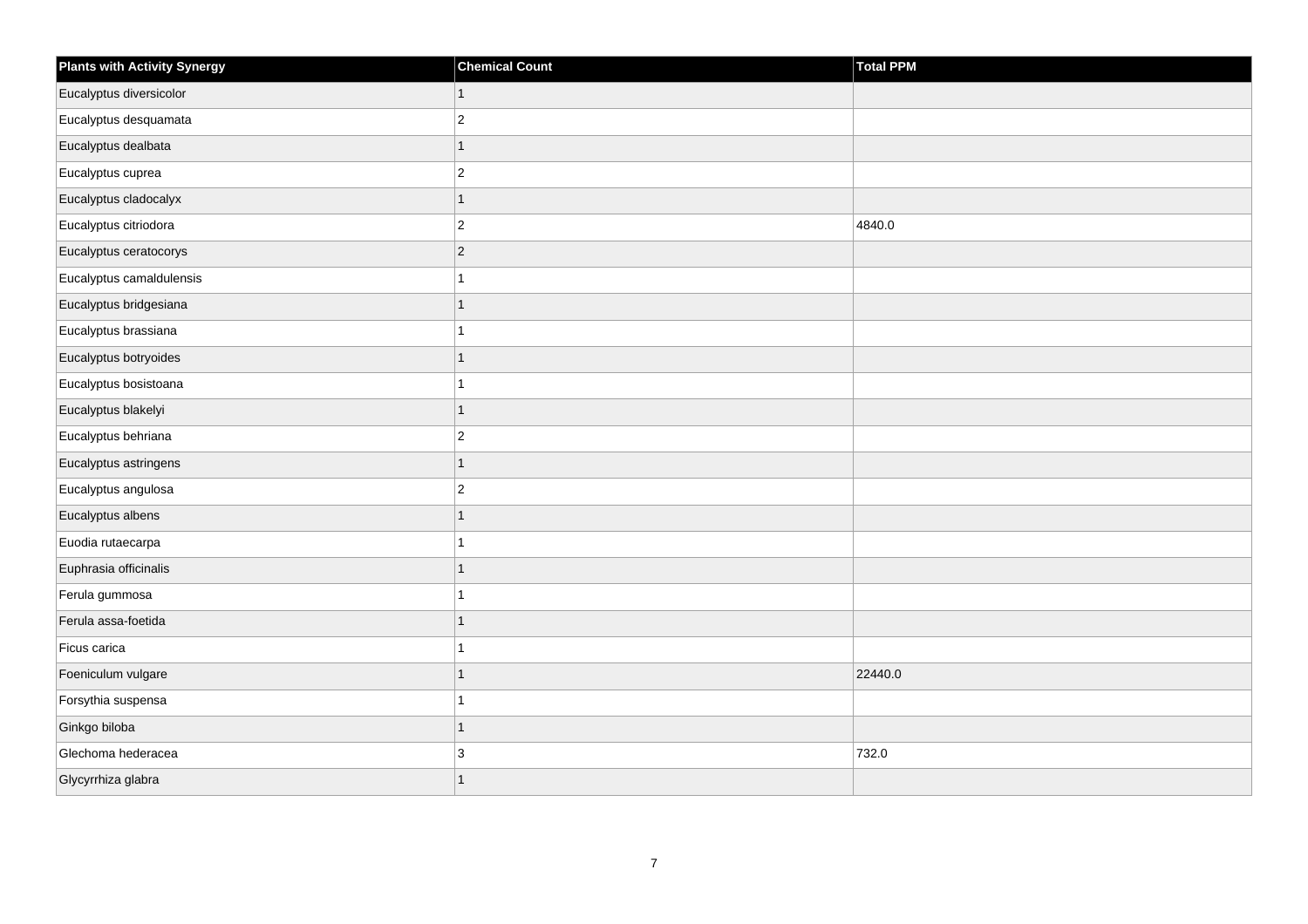| Plants with Activity Synergy | <b>Chemical Count</b> | Total PPM |
|------------------------------|-----------------------|-----------|
| Harpagophytum procumbens     | $\overline{2}$        |           |
| Hedeoma reverchonii          | 1                     | 736.0     |
| Hedeoma pulegioides          | $ 2\rangle$           | 1140.0    |
| Hedeoma hispida              | 1                     | 72.0      |
| Hedeoma drummondii           | 1                     | 820.0     |
| Hedera helix                 | $\mathbf{1}$          |           |
| Hedychium flavum             | 1                     |           |
| Helianthus annuus            | $ 2\rangle$           |           |
| Hesperis matronalis          | $\mathbf{1}$          |           |
| Hibiscus sabdariffa          | $\mathbf{1}$          |           |
| Humulus lupulus              | 3                     |           |
| Hyacinthus orientalis        | $\mathbf{1}$          | 1.38      |
| Hydnocarpus wightiana        | $\overline{1}$        |           |
| Hypericum perforatum         | 3                     |           |
| Hyptis suaveolens            | 1                     | 780.0     |
| Hyssopus officinalis         | 3                     | 844.0     |
| Illicium verum               | 1                     | 10440.0   |
| Iris x germanica             | $\mathbf{1}$          |           |
| Isanthus brachiatus          | $\overline{1}$        | 40.0      |
| Jasminum officinale          | 1                     | 760.0     |
| Juncus effusus               | 1                     |           |
| Juniperus virginiana         | $\mathbf{1}$          |           |
| Juniperus sabina             | $ 2\rangle$           |           |
| Juniperus communis           | 1                     | 1820.0    |
| Lactuca sativa               | 1                     |           |
| Lantana camara               | $ 2\rangle$           |           |
| Laurus nobilis               | 3                     | 1000.0    |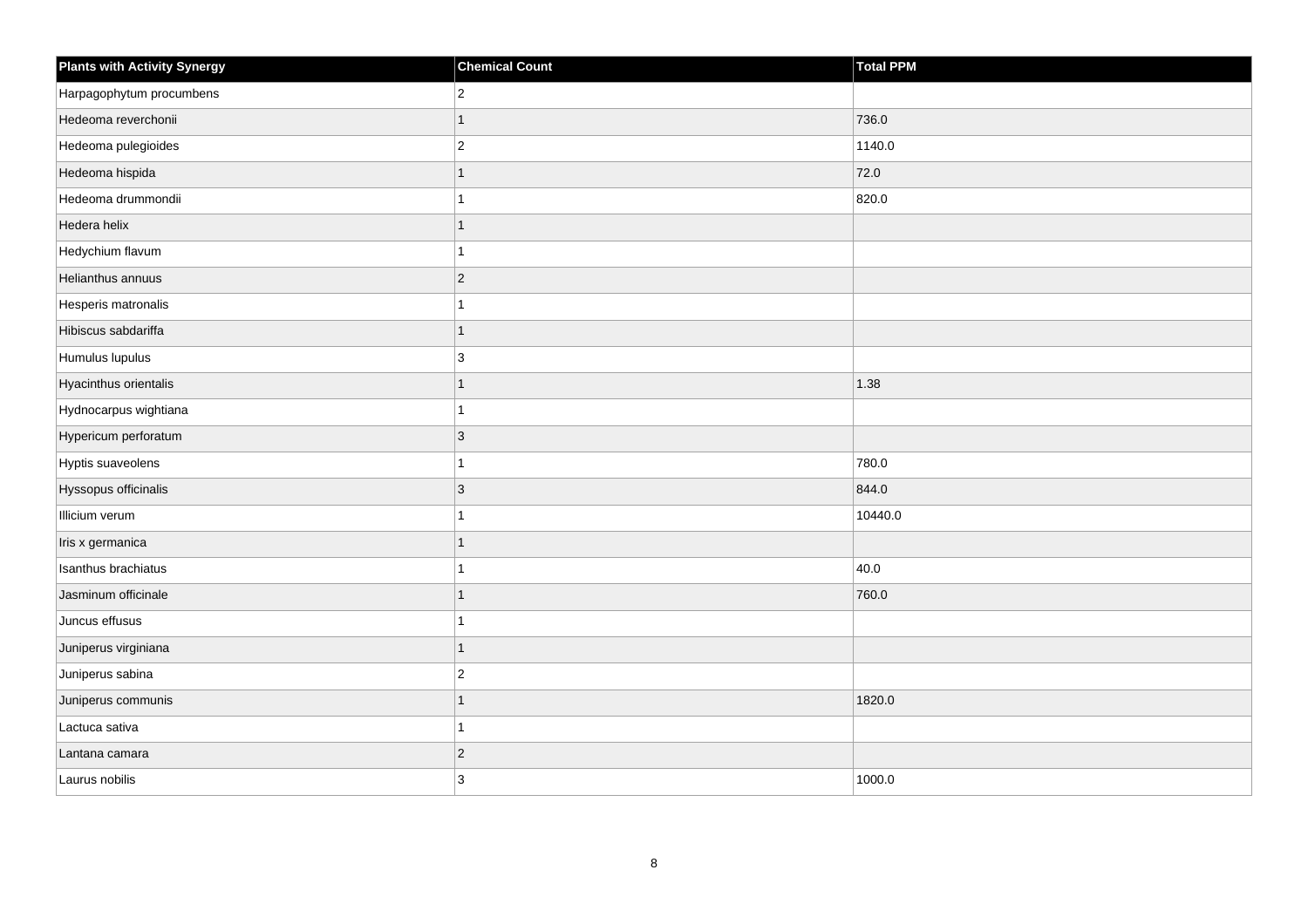| <b>Plants with Activity Synergy</b> | <b>Chemical Count</b> | Total PPM |
|-------------------------------------|-----------------------|-----------|
| Lavandula x intermedia              | 3                     | 352.0     |
| Lavandula x hybrida                 | 1                     |           |
| Lavandula latifolia                 | $ 3\rangle$           | 10436.0   |
| Lavandula angustifolia              | 3                     |           |
| Lawsonia inermis                    | 1                     |           |
| Leonotis leonurus                   | 1                     |           |
| Leonurus cardiaca                   | $ 2\rangle$           | 4.0       |
| Lepechinia calycina                 | 1                     | 230.0     |
| Levisticum officinale               | $\vert$ 2             | 160.0     |
| Ligustrum lucidum                   | 1                     |           |
| Ligustrum japonicum                 | 1                     |           |
| Lindera benzoin                     | 1                     |           |
| Linum usitatissimum                 | $\mathbf{1}$          |           |
| Lippia alba                         | $\overline{c}$        |           |
| Liquidambar styraciflua             | 1                     |           |
| Liquidambar orientalis              | 1                     |           |
| Litsea glaucescens                  | $\overline{2}$        |           |
| Lonicera japonica                   | $\mathbf 2$           |           |
| Luffa aegyptiaca                    | $\mathbf{1}$          |           |
| Lycopodium clavatum                 | 1                     |           |
| Lycopus virginicus                  | 1                     | 52.0      |
| Lycopus uniflorus                   | 1                     | 348.0     |
| Magnolia fargesii                   | 1                     |           |
| Magnolia denudata                   | 1                     |           |
| Malus domestica                     | $ 2\rangle$           |           |
| Mangifera indica                    | $\overline{c}$        |           |
| Marrubium vulgare                   | $\sqrt{2}$            |           |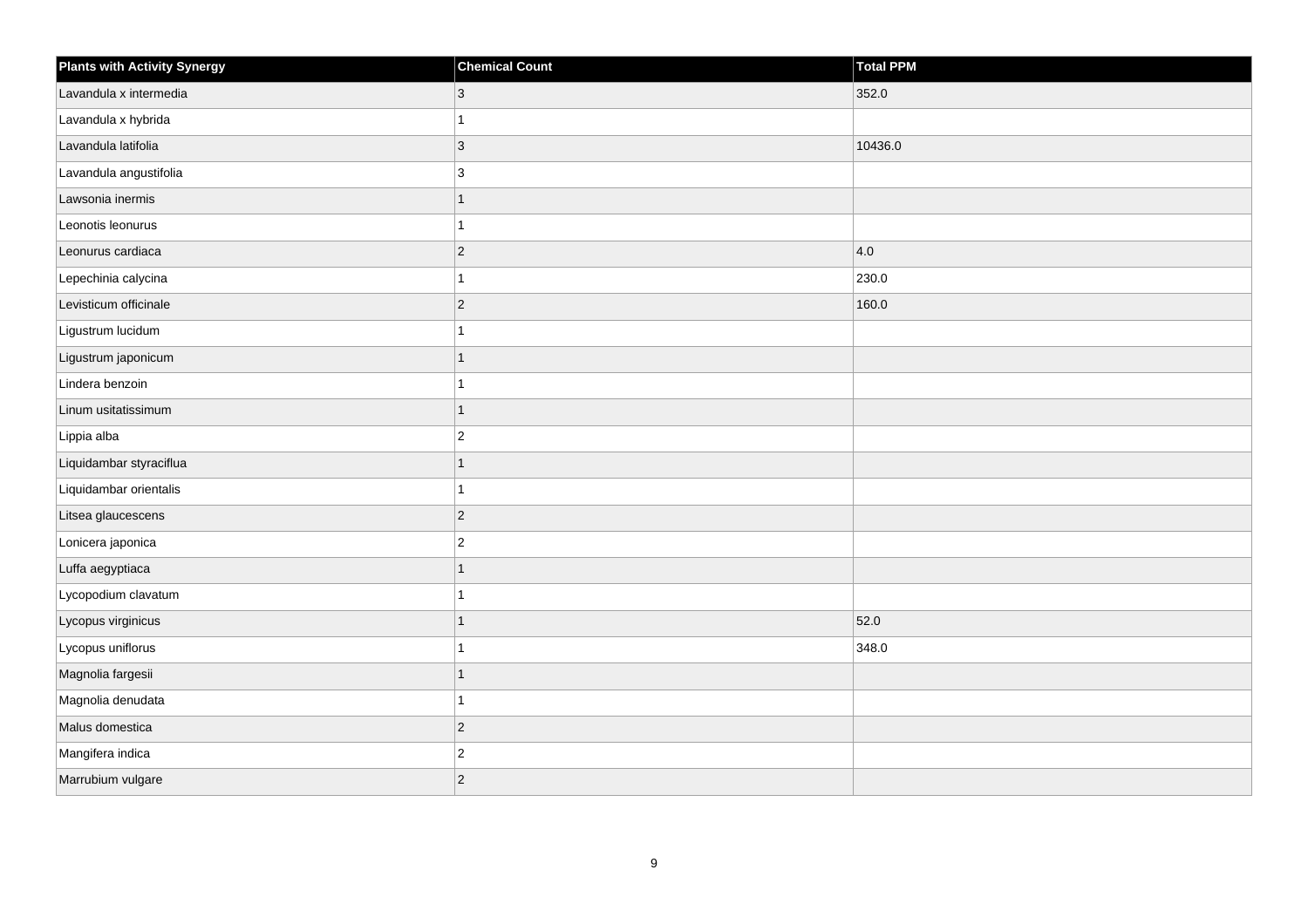| <b>Plants with Activity Synergy</b> | <b>Chemical Count</b> | Total PPM |
|-------------------------------------|-----------------------|-----------|
| Matricaria recutita                 | 4                     |           |
| Medicago sativa                     |                       |           |
| Melaleuca leucadendra               | $\overline{2}$        |           |
| Melaleuca cajuputi                  | 1                     |           |
| Melaleuca alternifolia              |                       |           |
| Melilotus officinalis               |                       |           |
| Melissa officinalis                 | 3                     | 67.0      |
| Mentha x rotundifolia               | 3                     | 1000.0    |
| Mentha x piperita                   | 3                     | 641.0     |
| Mentha spicata                      | 5                     | 18200.0   |
| Mentha sp                           |                       |           |
| Mentha pulegium                     |                       | 4696.0    |
| Mentha longifolia                   | $\overline{2}$        | 4070.0    |
| Mentha arvensis var. piperascens    | $\overline{2}$        |           |
| Mentha aquatica                     |                       | 1428.0    |
| Micromeria varia                    |                       |           |
| Micromeria thymifolia               |                       |           |
| Micromeria teneriffae               |                       |           |
| Micromeria myrtifolia               |                       |           |
| Micromeria juliana                  |                       |           |
| Micromeria fruticosa                |                       |           |
| Micromeria croatica                 |                       |           |
| Micromeria congesta                 |                       |           |
| Minthostachys mollis                |                       |           |
| Moldavica thymiflora                |                       |           |
| Monarda russeliana                  |                       | 208.0     |
| Monarda punctata                    |                       | 5748.0    |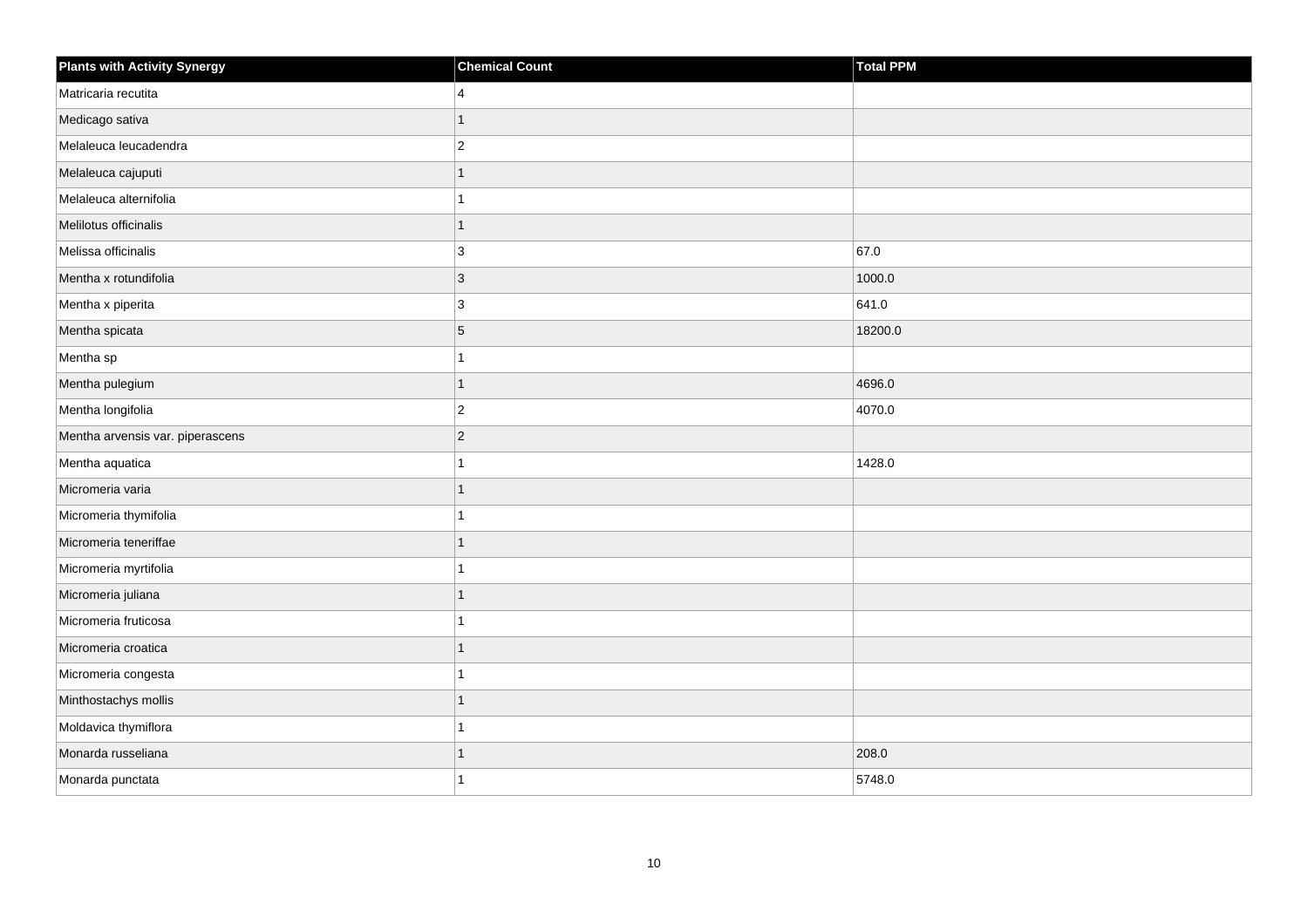| <b>Plants with Activity Synergy</b> | <b>Chemical Count</b> | <b>Total PPM</b> |
|-------------------------------------|-----------------------|------------------|
| Monarda media                       | $\mathbf{1}$          | 2968.0           |
| Monarda lindheimeri                 | 1                     | 188.0            |
| Monarda fistulosa                   | $\overline{c}$        | 60078.0          |
| Monarda didyma                      | $\overline{2}$        | 2758.0           |
| Monarda clinopodia                  | 1                     | 574.0            |
| Monarda citriodora                  | 1                     | 180.0            |
| Morinda citrifolia                  | $\mathbf{1}$          |                  |
| Murraya koenigii                    | 1                     |                  |
| Myrica cerifera                     | $\overline{1}$        |                  |
| Myristica fragrans                  | 3                     | 11520.0          |
| Myroxylon balsamum                  | 1                     |                  |
| Myrrhis odorata                     | 1                     |                  |
| Myrtus communis                     | $\overline{c}$        | 1174.0           |
| Nelumbo nucifera                    | 1                     |                  |
| Nepeta racemosa                     | $\overline{c}$        |                  |
| Nepeta cataria                      | $\overline{c}$        |                  |
| Nerium oleander                     | 1                     |                  |
| Ocimum tenuiflorum                  | 3                     |                  |
| Ocimum suave                        | $\overline{1}$        |                  |
| Ocimum kilimandscharicum            | 1                     |                  |
| Ocimum gratissimum                  | $\overline{c}$        |                  |
| Ocimum canum                        | 1                     |                  |
| Ocimum basilicum                    | $\overline{4}$        | 5554.0           |
| Olea europaea                       | $\overline{c}$        |                  |
| Ononis spinosa                      | $\overline{1}$        |                  |
| Opuntia ficus-indica                | 1                     |                  |
| Origanum vulgare                    | $\overline{4}$        | 960.0            |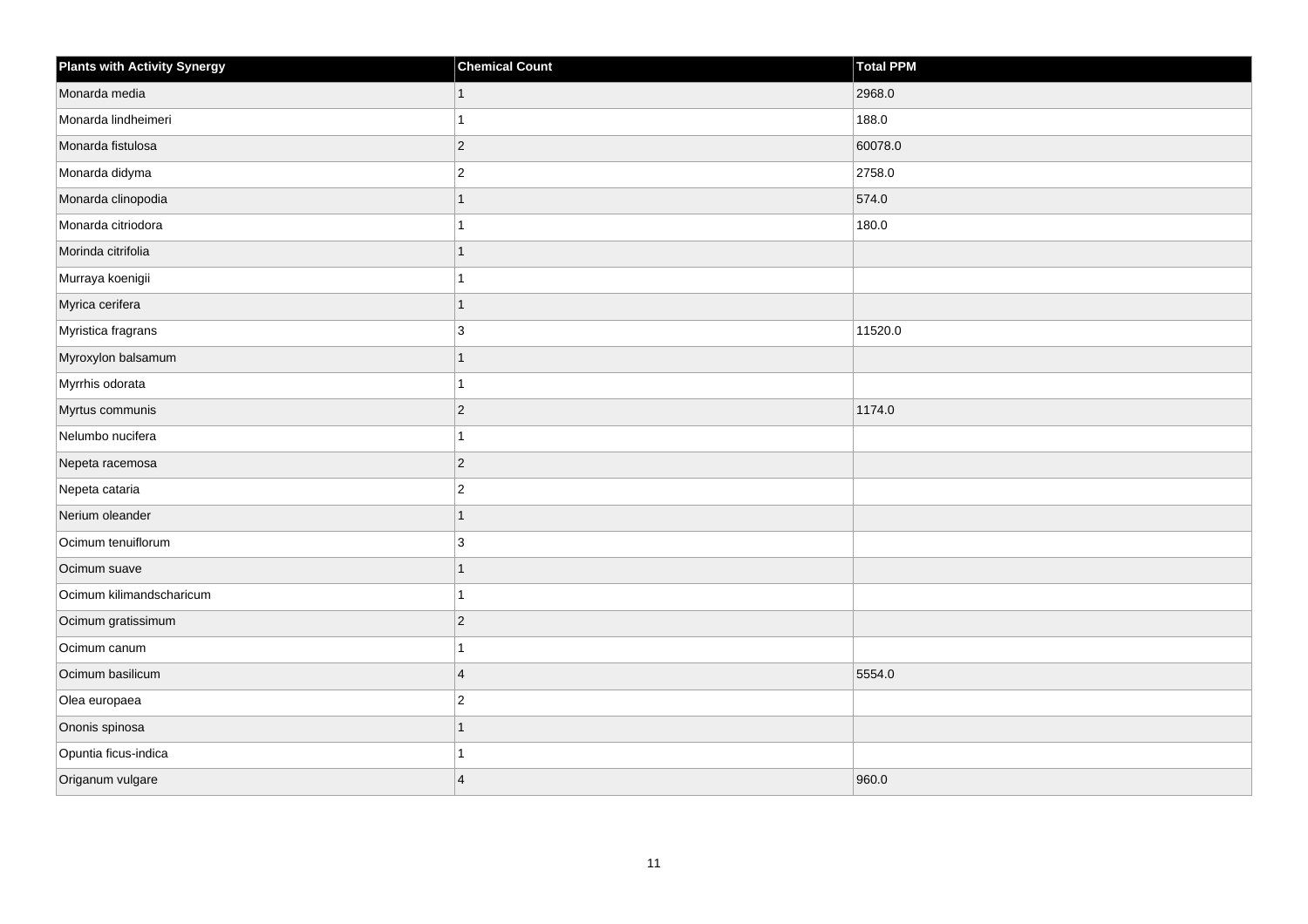| <b>Plants with Activity Synergy</b> | <b>Chemical Count</b> | <b>Total PPM</b> |
|-------------------------------------|-----------------------|------------------|
| Origanum syriacum                   | $\overline{2}$        |                  |
| Origanum sipyleum                   | 1                     |                  |
| Origanum onites                     | $\overline{2}$        | 34.0             |
| Origanum minutiflorum               | $\mathbf{1}$          |                  |
| Origanum majorana                   | 3                     | 11213.0          |
| Panax quinquefolius                 | $\overline{1}$        |                  |
| Panax japonicus                     | 1                     |                  |
| Panax ginseng                       | $\overline{2}$        |                  |
| Passiflora incarnata                | 1                     |                  |
| Pastinaca sativa                    | $\overline{1}$        |                  |
| Pelargonium roseum                  | 1                     |                  |
| Pelargonium graveolens              | $\overline{1}$        | 2800.0           |
| Pelargonium citrosum                | $\overline{1}$        |                  |
| Perilla frutescens                  | $\overline{2}$        |                  |
| Petroselinum crispum                | $\overline{2}$        | 2974.52          |
| Peumus boldus                       | $\overline{c}$        | 800.0            |
| Phaseolus vulgaris                  | 1                     |                  |
| Phoradendron juniperinum            | 1                     |                  |
| Phyllanthus niruri                  | $\overline{1}$        |                  |
| Physalis alkekingi                  | 1                     |                  |
| Phytolacca americana                |                       |                  |
| Pilocarpus microphyllus             | $\overline{1}$        | 100.0            |
| Pilocarpus jaborandi                | 1                     | 4700.0           |
| Pimenta racemosa                    | $\overline{c}$        | 13740.0          |
| Pimenta dioica                      | 1                     | 43.0             |
| Pimpinella anisum                   | $\overline{2}$        | 918.0            |
| Pinus sylvestris                    | 1                     |                  |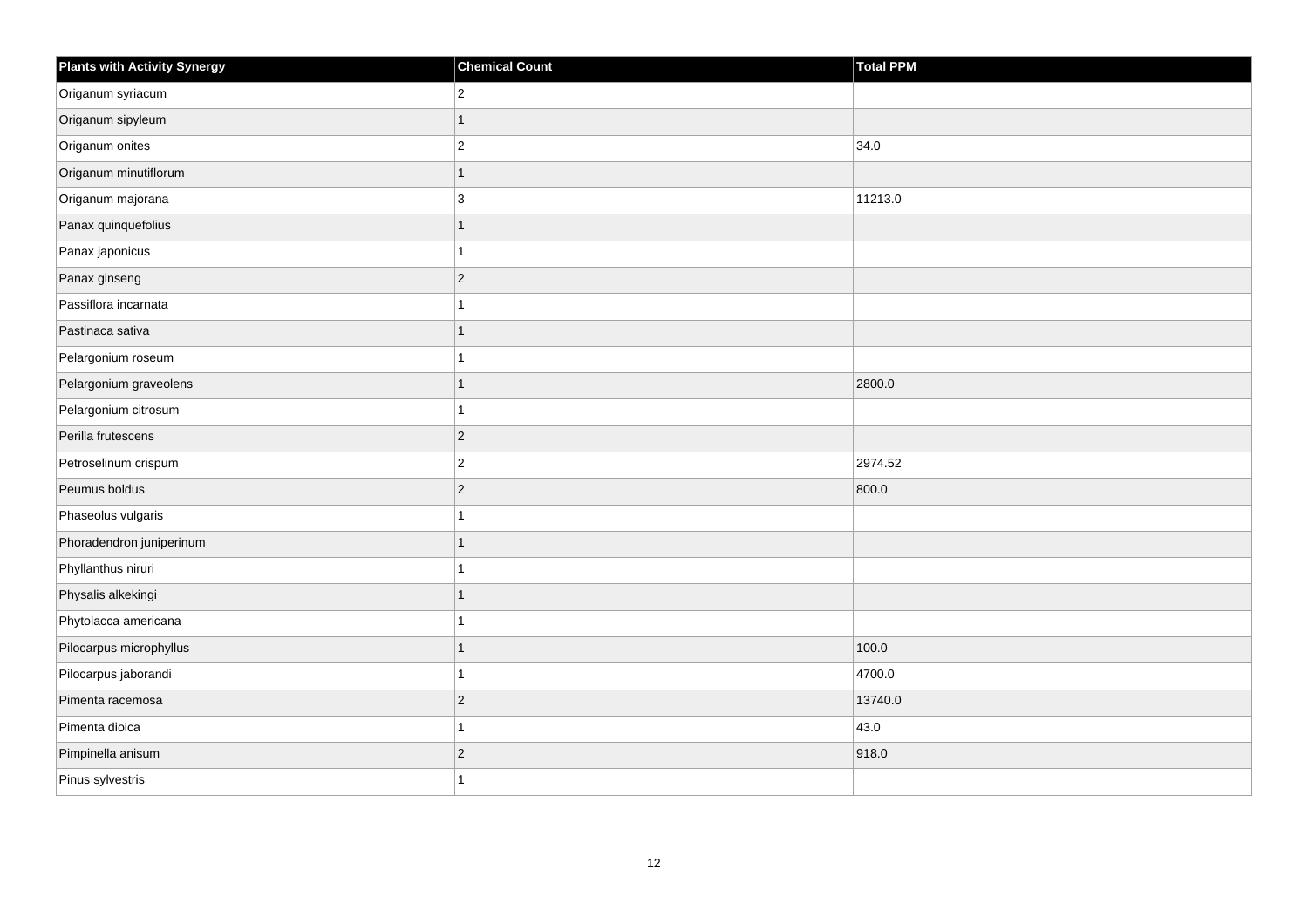| <b>Plants with Activity Synergy</b> | <b>Chemical Count</b> | Total PPM |
|-------------------------------------|-----------------------|-----------|
| Piper nigrum                        | $\mathbf{1}$          |           |
| Piper cubeba                        | 1                     |           |
| Piper auritum                       | 1                     |           |
| Pistacia lentiscus                  | 1                     |           |
| Plantago ovata                      | $\mathbf{1}$          |           |
| Plantago major                      | $ 2\rangle$           |           |
| Plectranthus incanus                | $\mathbf{1}$          |           |
| Plectranthus amboinicus             | 1                     |           |
| Plumeria acutifolia                 | $\mathbf{1}$          |           |
| Pogostemon cablin                   | 1                     |           |
| Polianthes tuberosa                 | $\mathbf{1}$          |           |
| Porophyllum ruderale                | 1                     |           |
| Prosopis glandulosa                 | $\mathbf{1}$          |           |
| Prunella vulgaris                   | $ 2\rangle$           |           |
| Prunus dulcis                       | $\mathbf{1}$          |           |
| Prunus cerasus                      | 1                     |           |
| Prunus africana                     | 1                     |           |
| Psidium guajava                     | $ 2\rangle$           |           |
| Psoralea corylifolia                | 1                     |           |
| Punica granatum                     | $ 2\rangle$           |           |
| Pycnanthemum virginianum            | $\overline{2}$        | 29348.0   |
| Pycnanthemum verticillatum          | 1                     | 672.0     |
| Pycnanthemum torreyi                | 1                     | 120.0     |
| Pycnanthemum tenuifolium            | 1                     | 17040.0   |
| Pycnanthemum setosum                | $\mathbf{1}$          | 2170.0    |
| Pycnanthemum pycnanthemoides        | $ 2\rangle$           | 17284.0   |
| Pycnanthemum pilosum                |                       | 4900.0    |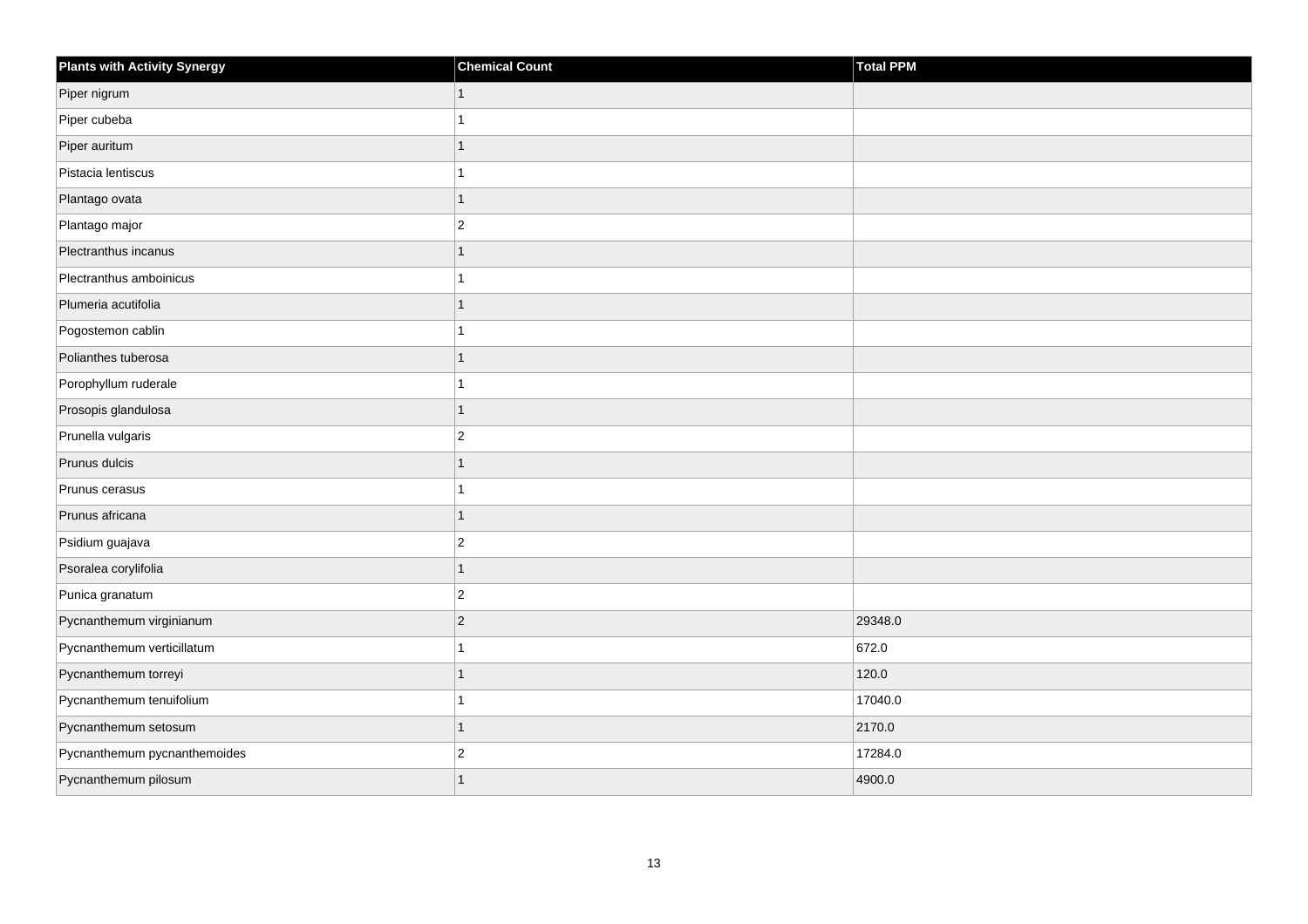| <b>Plants with Activity Synergy</b> | <b>Chemical Count</b>   | <b>Total PPM</b> |
|-------------------------------------|-------------------------|------------------|
| Pycnanthemum muticum                |                         | 1800.0           |
| Pycnanthemum montanum               |                         | 832.0            |
| Pycnanthemum loomisii               |                         | 5040.0           |
| Pycnanthemum incanum                |                         | 2432.0           |
| Pycnanthemum curvipes               |                         | 4646.0           |
| Pycnanthemum clinopodioides         |                         | 21560.0          |
| Pycnanthemum californicum           |                         | 288.0            |
| Pycnanthemum beadlei                |                         | 658.0            |
| Pycnanthemum albescens              |                         | 11394.0          |
| Quisqualis indica                   |                         |                  |
| Ravensara aromatica                 | $\overline{2}$          |                  |
| Ribes nigrum                        | $\overline{2}$          | 38.0             |
| Rosa woodsii                        |                         |                  |
| Rosa gallica                        |                         | 550.0            |
| Rosmarinus x mendizabalii           |                         |                  |
| Rosmarinus x lavandulaceus          |                         |                  |
| Rosmarinus tomentosus               |                         |                  |
| Rosmarinus officinalis              | $\boldsymbol{\Delta}$   | 24900.0          |
| Rosmarinus eriocalyx                |                         |                  |
| Rubus idaeus                        |                         |                  |
| Ruta graveolens                     |                         |                  |
| Salvia triloba                      | $\overline{2}$          | 11780.0          |
| Salvia sclarea                      | 3                       | 1494.0           |
| Salvia officinalis                  | $\overline{\mathbf{4}}$ | 7132.0           |
| Salvia gilliesii                    |                         |                  |
| Salvia dorisiana                    | 3                       |                  |
| Sambucus nigra                      |                         |                  |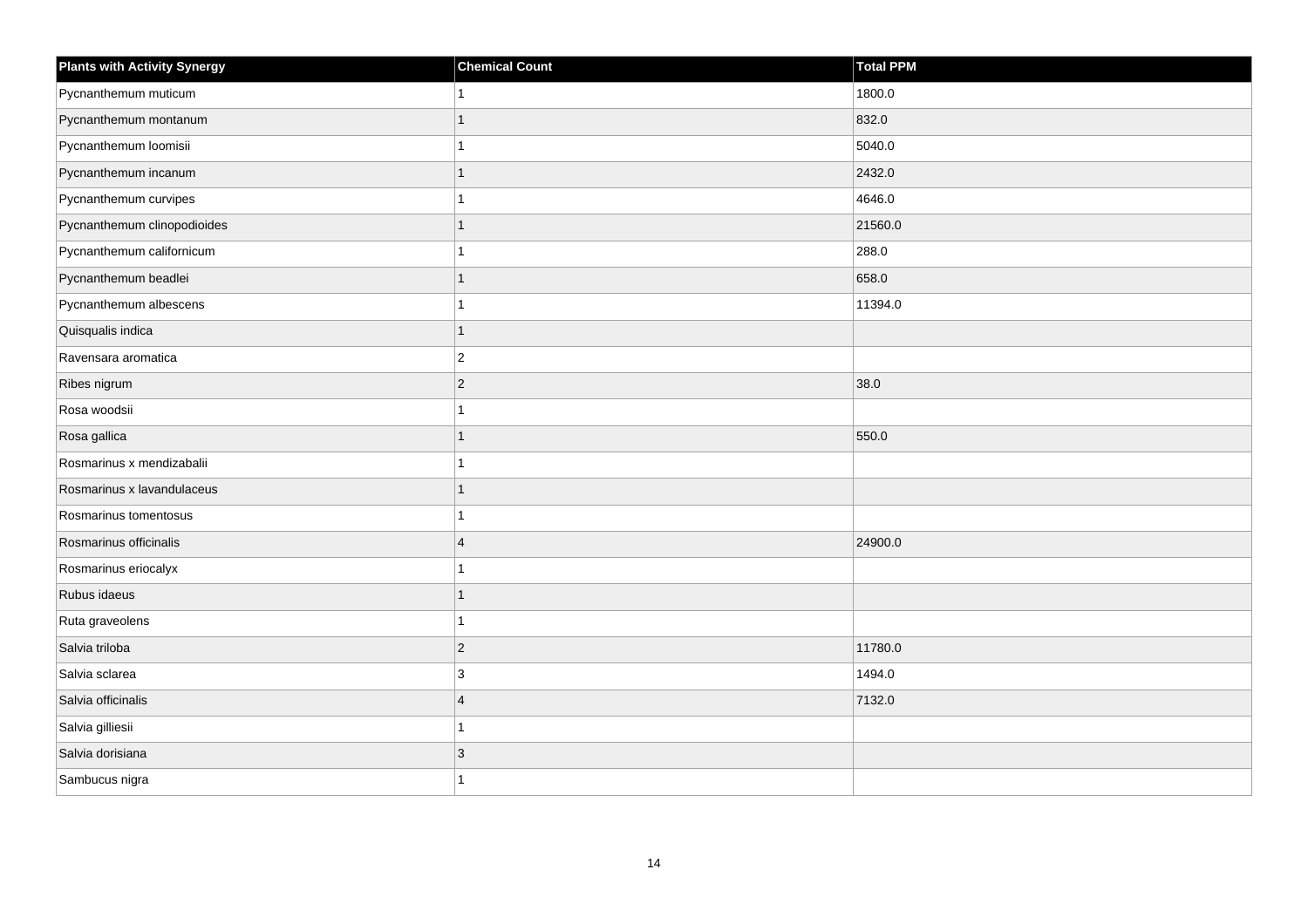| <b>Plants with Activity Synergy</b> | <b>Chemical Count</b>     | Total PPM   |
|-------------------------------------|---------------------------|-------------|
| Sambucus canadensis                 | 1                         |             |
| Santalum album                      | 1                         |             |
| Santolina chamaecyparissus          | $ 2\rangle$               |             |
| Sassafras albidum                   | 1                         |             |
| Satureja thymbra                    | 1                         |             |
| Satureja subspicata                 | 1                         |             |
| Satureja parvifolia                 | 1                         |             |
| Satureja odora                      | 1                         |             |
| Satureja obovata                    | $\vert$ 2                 |             |
| Satureja montana                    | 4                         |             |
| Satureja hortensis                  | $\ensuremath{\mathsf{3}}$ | 1200.0      |
| Satureja grandiflora                | 1                         |             |
| Satureja glabella                   | 1                         | 100.0       |
| Satureja douglasii                  | 1                         | 3016.0      |
| Satureja cuneifolia                 | $ 2\rangle$               |             |
| Satureja cilicica                   | 1                         |             |
| Scutellaria parvula                 | 1                         | $\vert$ 2.0 |
| Scutellaria lateriflora             | $ 2\rangle$               |             |
| Scutellaria galericulata            | $\vert$ 2                 | 26.0        |
| Sideritis scardica                  |                           |             |
| Sideritis pauli                     | 1                         |             |
| Sideritis mugronensis               | 1                         |             |
| Sideritis germanicolpitana          | 1                         |             |
| Sideritis athoa                     | 1                         |             |
| Silybum marianum                    | 1                         |             |
| Skimmia arborescens                 | 1                         |             |
| Solanum tuberosum                   | $\overline{c}$            |             |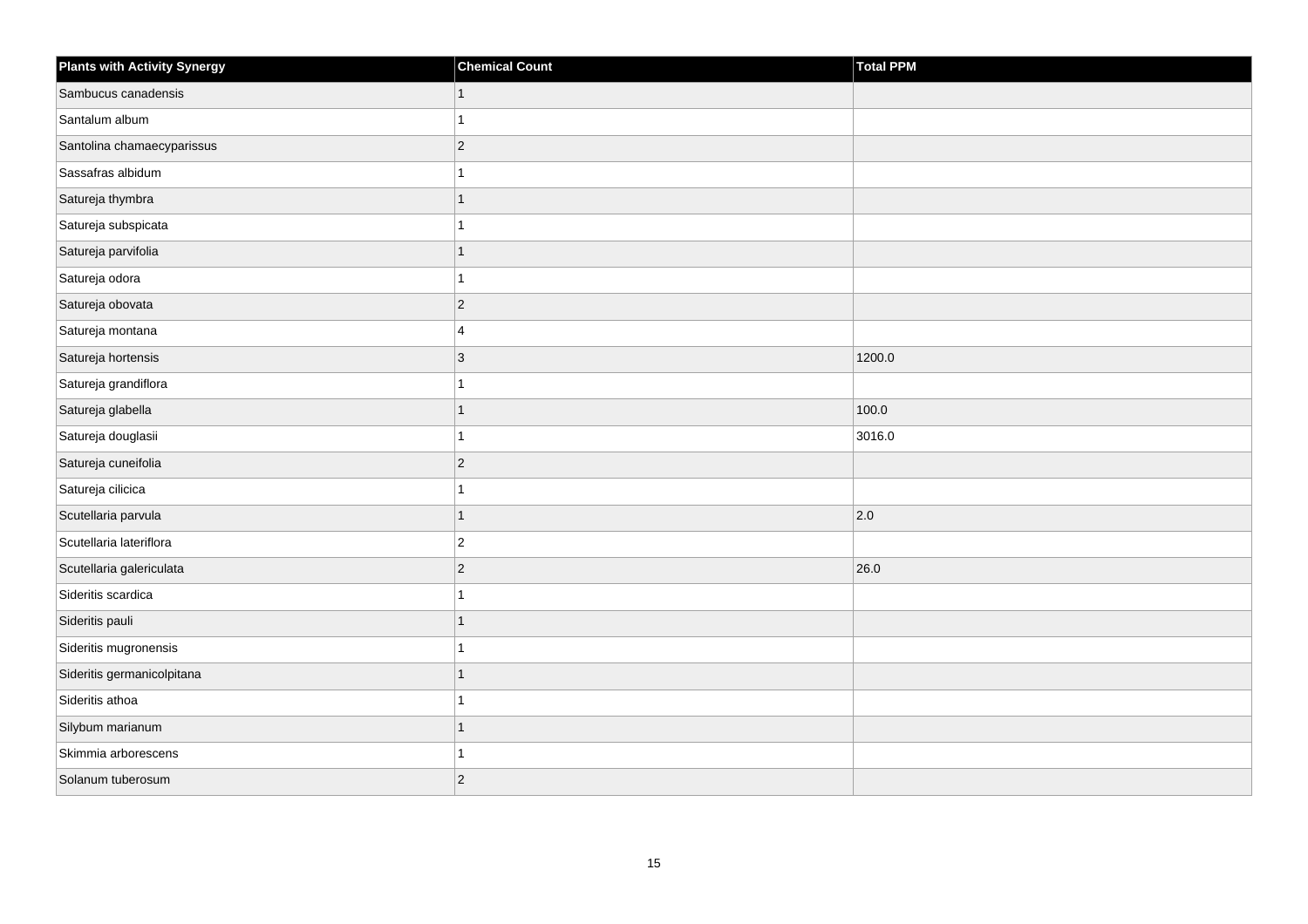| Plants with Activity Synergy | <b>Chemical Count</b>    | Total PPM |
|------------------------------|--------------------------|-----------|
| Stachys germanica            |                          | 36.0      |
| Stachytarpheta cayennensis   |                          |           |
| Stellaria media              | 1                        |           |
| Stevia rebaudiana            | $\overline{2}$           |           |
| Syzygium claviflorum         |                          |           |
| Syzygium aromaticum          | 1                        | 40000.0   |
| Tagetes minuta               |                          |           |
| Tagetes lucida               | 1                        |           |
| Tamarindus indica            |                          |           |
| Tanacetum parthenium         | $\overline{1}$           |           |
| Taraxacum officinale         |                          |           |
| Telosma cordata              |                          |           |
| Terminalia pallida           | 4                        |           |
| Terminalia catappa           | 1                        |           |
| Terminalia arjuna            | $\overline{2}$           |           |
| Ternstroemia gymnanthera     | $\overline{1}$           |           |
| Teucrium scorodonia          |                          |           |
| Teucrium salviastrum         | $\overline{\phantom{a}}$ |           |
| Teucrium pseudoscorodonia    | $\overline{1}$           |           |
| Teucrium polium              | $\overline{2}$           |           |
| Teucrium oxylepis            |                          |           |
| Teucrium micropodioides      | 1                        |           |
| Teucrium kotschyanum         |                          |           |
| Teucrium gnaphalodes         | 1                        |           |
| Teucrium divaricatum         | 1                        |           |
| Teucrium cyprium             |                          |           |
| Teucrium asiaticum           |                          |           |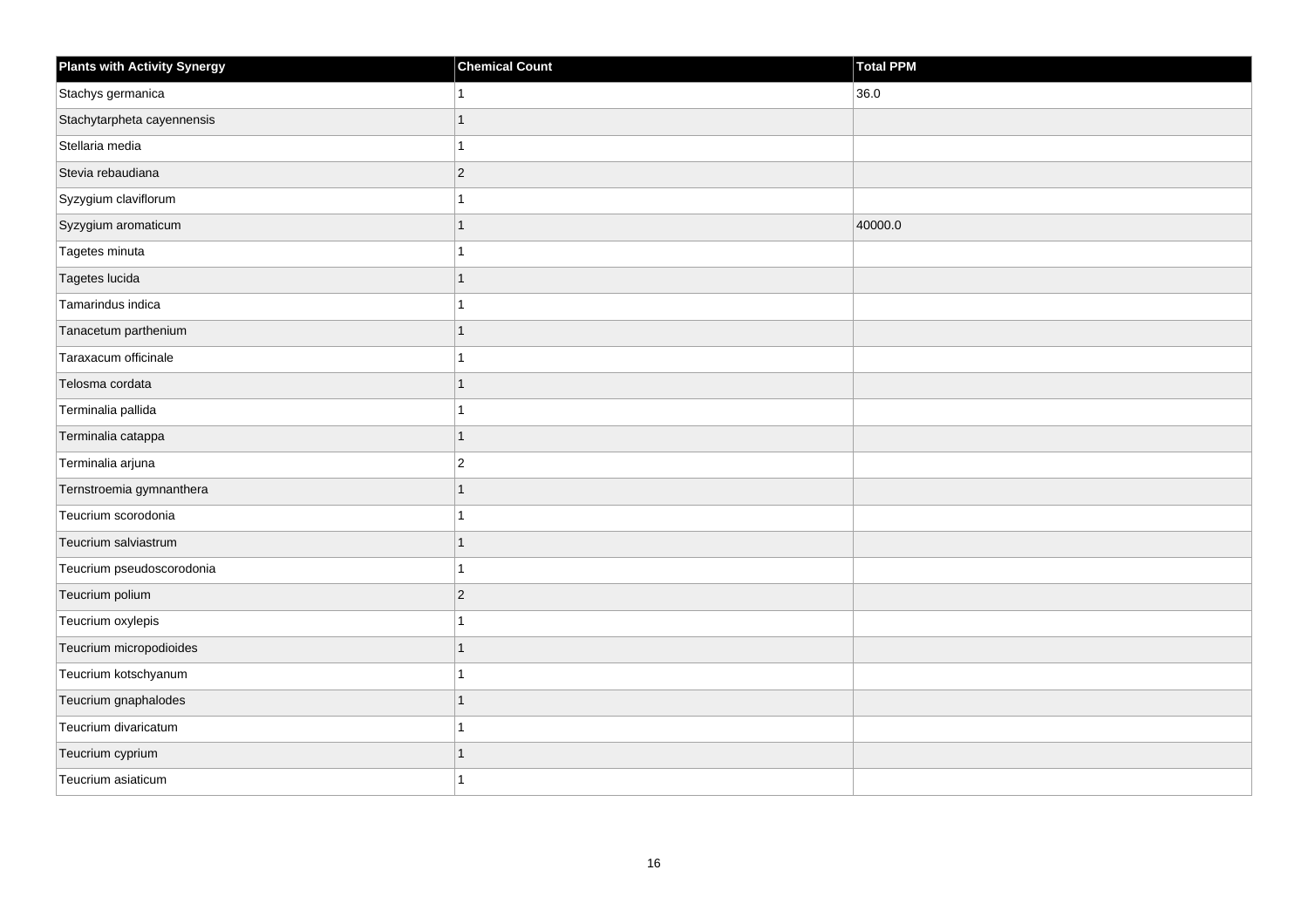| <b>Plants with Activity Synergy</b> | <b>Chemical Count</b> | <b>Total PPM</b> |
|-------------------------------------|-----------------------|------------------|
| Teucrium arduini                    |                       |                  |
| Theobroma cacao                     |                       |                  |
| Thuja occidentalis                  | 1                     |                  |
| Thymus zygis                        | $\overline{2}$        |                  |
| Thymus x citriodorus                | $\overline{2}$        |                  |
| Thymus vulgaris                     | 4                     | 44320.0          |
| Thymus serpyllum                    | $\overline{3}$        | 9714.0           |
| Thymus saturejoides                 |                       |                  |
| Thymus riatarum                     |                       |                  |
| Thymus orospedanus                  |                       | 280.0            |
| Thymus mastichina                   | $\overline{2}$        | 600.0            |
| Thymus longicaulis                  | $\overline{2}$        |                  |
| Thymus funkii                       | $\overline{2}$        |                  |
| Thymus cilicicus                    |                       |                  |
| Thymus capitatus                    | $\overline{c}$        | 140.0            |
| Thymus broussonettii                |                       |                  |
| Tilia sp.                           | $\overline{2}$        |                  |
| Trachyspermum ammi                  |                       | 4080.0           |
| Tragopogon porrifolius              | 1                     |                  |
| Trichostemma dichotomum             |                       |                  |
| Tridax procumbens                   |                       |                  |
| Trifolium pratense                  | $\overline{c}$        |                  |
| Trigonella foenum-graecum           |                       |                  |
| Umbellularia californica            | $\overline{2}$        | 400.0            |
| Uncaria tomentosa                   | 1                     |                  |
| Urtica dioica                       |                       |                  |
| Vaccinium myrtillus                 | 3                     |                  |